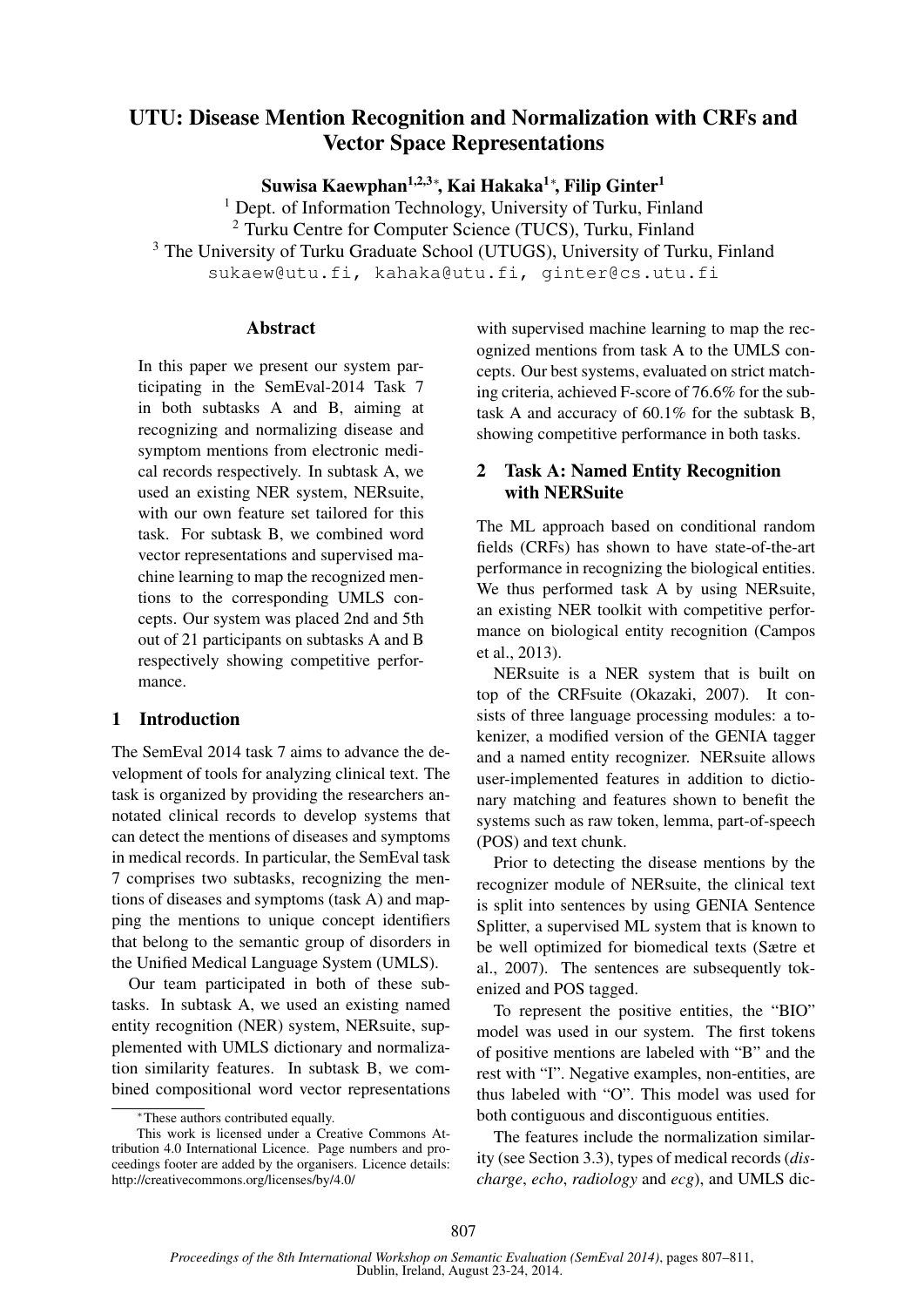| <b>Trained Model</b>       | <b>Precision</b> | Recall | <b>F-score</b> |
|----------------------------|------------------|--------|----------------|
| $train + positive samples$ | 77.3%            | 72.4%  | 74.8%          |
| $train + development$      | $76.7\%$         | 76.5%  | 76.6%          |

Table 1: The results of our different NERsuite models, announced by the organizers.

tionary matching in addition to NERsuite's own feature generation.

The UMLS dictionary is prepared by extracting the UMLS database for the semantic types demanded by the task. In addition to those 11 semantic types, "Finding" was also included in our dictionary since, according to its definition, the concept is also deemed relevant for the task. Due to the common use of acronyms, which are not extensively provided by UMLS, we also extended the coverage of our prepared UMLS dictionary by extracting medical acronyms from the UMLS database using regular expression.

We assessed the effect of dictionary matching by training the models with and without the compiled UMLS dictionary and evaluating against the development set. The model trained with dictionary features outperformed the one without. The best model was obtained by training the NERsuite with UMLS dictionary in case-number-symbol normalization mode. In this mode, all letters, numbers and symbols are converted to lower case, zero  $(0)$  and underscore  $($ ) respectively.

The regularization parameter (C2) was selected by using development set to evaluate the best model. The default parameter  $(C2 = 1.0)$  gave the best performing system and thus was used throughout the work.

Finally, for the NER task, we submitted two models. The first model was trained with the original training data and duplicates of sentences with at least one entity mention. The second model was trained by using the combination of the first model's training data and development set.

#### 2.1 Results and Discussions

Our NER system from both submissions benefited from the increased number of training examples while the more diverse training data set gave a better performance. The official results are shown in table 1.

The analysis of our best performing NER system is not possible since the gold standard of the test data is not publicly available. We thus simply analyze our second NER system based on the eval-

uation on the development data. The F-score of the system was 75.1% and 88.0% for the strict and relaxed evaluation criteria respectively. Among all the mistakes made by the system, the discontiguous entities were the most challenging ones for the NERsuite. In development data, the discontiguous entities contribute about 10% of all entities, however, only 2% were recognized correctly. On the contrary, the system did well for the other types as 73% were correctly recognized under strict criteria. This demonstrates that the "BIO" model has limitations in representing the discontiguous entities. Improving the model to better represent the discontiguous entities can possibly boost the performance of the NER system significantly.

# 3 Task B: Normalization with Compositional Vector Representations

Our normalization approach is based on continuous distributed word vector representations, namely the state-of-the-art method *word2vec* (Mikolov et al., 2013a). Our word2vec model was trained on a subset of abstracts and full articles from the PubMed and PubMed Central resources. This data was used as it was readily available to us from the EVEX resource (Van Landeghem et al., 2013). Before training, all nonalphanumeric characters were removed and all tokens were lower-cased. Even though a set of unannotated clinical reports was provided in the task to support unsupervised learning methods, our experiments on the development set showed better performance with the model trained with PubMed articles. This might be due to the size of the corpora, as the PubMed data included billions of tokens whereas the provided clinical reports totaled in over 200 million tokens.

The dimensionality of the word vectors was set to 300 and we used the continuous skip-gram approach. For other word2vec parameters default values were used.

One interesting feature demonstrated by Mikolov et al. (2013b; 2013c) is that the vectors conserve some of the semantic characteristics in element-wise addition and subtraction. In this task we used the same approach of simply summing the word-level vectors to create compositional vectors for multi-word entities and concepts, i.e. we looked up the vectors for every token appearing in a concept name or entity and summed them to form a vector to represent the whole phrase.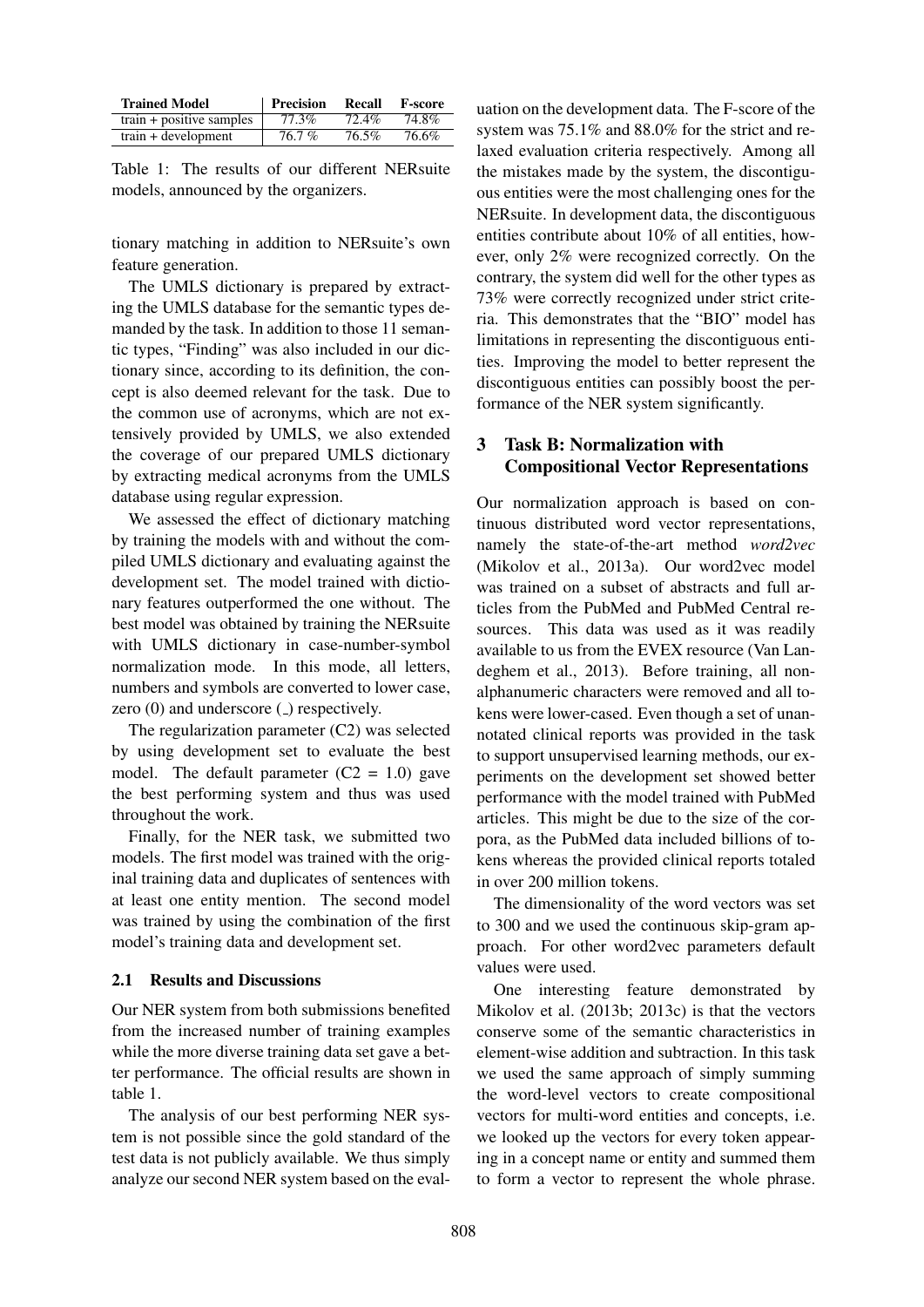We then formed a lexicon including all preferred terms and synonyms of all the concepts in the subset of UMLS defined in the task guidelines. This lexicon is a mapping from the compositional vector representations of the concept names into the corresponding UMLS identifiers. To select the best concept for a recognized entity we calculated cosine similarity between the vector representation of the given entity and all the concept vectors in the lexicon and the concept with the highest similarity was chosen.

Word2vec is generally able to relate different forms of the same word to each other, but we noticed a small improvement in accuracy when possessive suffixes were removed and all tokens were lemmatized.

#### 3.1 Detecting CUI-less Mentions

As some of the mentions in the training data do not have corresponding concepts in the semantic categories listed in the task guidelines, they are annotated as "CUI-less". However, our normalization approach will always find the nearest matching concept, thus getting penalized for wrong predictions in the official evaluation. To overcome this problem, we implemented three separate steps for detecting the "CUI-less" mentions. As the simplest approach we set a fixed cosine similarity threshold and if the maximal similarity falls below it, the mention is normalized to "CUI-less". The threshold value was selected using a grid search to optimize the performance on the official development set. Although this method resulted in decent performance, it is not capable of coping with cases where the mention has very high similarity or even exact match with a concept name. For instance our system normalized "aspiration" mentions into UMLS concept "Pulmonary aspiration" which has a synonym "Aspiration", thus resulting in an exact match. To resolve this kind of cases, we used similar approach as in the DNorm system (Leaman et al., 2013b), where the "CUI-less" mentions occurring several times in the training data were added to the concept lexicon with concept ID "CUI-less". As the final step we trained a binary SVM classifier to distinguish the "CUI-less" mentions. The classifier utilized bag-of-word features as well as the compositional vectors. The performance improvement provided by each of these steps is presented in table 2. This evaluation shows that each step increases the performance considerably, but

| Method  | Strict accuracy |
|---------|-----------------|
| В       | 43.6            |
| т       | 48.4            |
| $T + L$ | 53.5            |
| $T+L+C$ | 55.4            |
| . .     | 59.3            |

Table 2: Evaluation of the different approaches to detect CUI-less entities on the official development set compared to a baseline without CUI-less detection and an oracle method with perfect detection. This evaluation was done with the entities recognized by our NER system instead of the gold standard entities.  $B =$  baseline without CUI-less detection,  $T =$  similarity threshold,  $L =$  Lexiconbased method,  $C =$  classifier,  $O =$  Oracle.

the overall performance is still 3.9pp below perfect detection.

### 3.2 Acronym Resolution

Abbreviations, especially acronyms, form a considerable portion of the entity mentions in clinical reports. One of the problems in normalizing the acronyms is disambiguation as one acronym can be associated with multiple diseases. Previous normalization systems (Leaman et al., 2013b) handle this by selecting the matching concept with most occurrences in the training data. However, this approach does not resolve the problem of non-standard acronyms, i.e. acronyms that are not known in the UMLS vocabulary or in other medical acronym dictionaries. Our goal was to resolve both of these problems by looking at the other entities found in the same document instead of matching the acronym against the concept lexicon. With this approach for instance entity mention "CP" was on multiple occasions correctly normalized into the concept "Chest Pain", even though UMLS is not aware of this acronym for the given concept and in fact associates it with several other concepts such as "Chronic Pancreatitis" and "Cerebral Palsy". However, the overall gain in accuracy obtained from this method was only minor.

# 3.3 Normalization Feedback to Named Entity Recognition

While basic exact match dictionary features provide usually a large improvement in NER performance, they are prone to bias the system to high precision and low recall. As both noun and adjective forms of medical concepts, e.g. "atrium" and "atrial", are commonly used in clinical texts,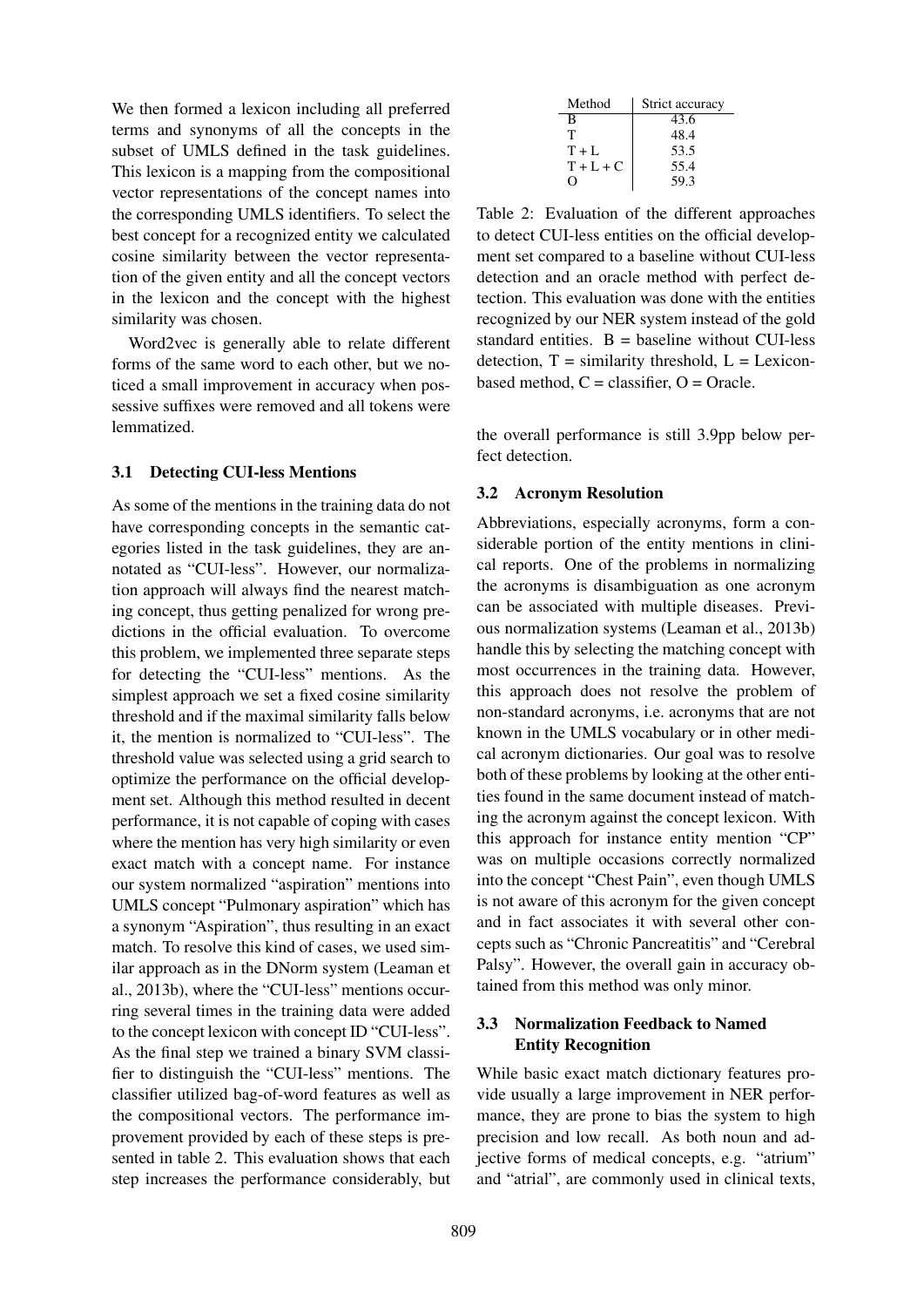the entities may not have exact dictionary matches. Moreover the different forms of medical terms may not share a common morphological root discovered by simple stemming methods, thus complicating approximate matching. In this task we tried to boost the recall of our entity recognition by feeding back the normalization similarity information as features. These features included the maximum similarity between the token and the UMLS concepts as a numerical value as well as a boolean feature describing whether the similarity exceeded a certain threshold.

In addition we experimented by calculating the similarities for bigrams and trigrams in a sliding window around the tokens, but these features did not provide any further performance improvements.

### 3.4 Other Directions Explored

The DNorm system utilizes TF-IDF vectors to represent the entities and concepts but instead of calculating cosine similarity, the system trains a ranking algorithm to measure the maximal similarity (Leaman et al., 2013a). Their evaluation, carried out on the NCBI disease corpus (Doğan et al., 2014), showed a notable improvement in performance compared to cosine similarity. In our analysis we noticed that in 39% of the false predictions made by our normalization system, the correct concept was in the top 10 most similar concepts. This strongly suggested that a similar ranking method might be beneficial with our system as well. To test this we trained a linear SVM to rerank the top 10 concepts with highest cosine similarity, but we were not able to increase the overall performance of the system. However, due to the strict time constraints of the task, we cannot conclude whether this approach is feasible or not.

As our compositional vectors are formed by summing the word vectors, each word has an equal weight in the sum. Due to this our system made various errors where the entity was a single word matching closely to several concepts with longer names. For instance entity "hypertensive" was falsely normalized to concept "Hypertensive cardiopathy" whereas the correct concept was "Hypertensive disorder". These mistakes could have been prevented to some extent if the more important words had had a larger weight in the sum, e.g. word "disorder" is of low significance when trying to distinguish different disorders. However,

| Team       | Strict accuracy | Relaxed accuracy |
|------------|-----------------|------------------|
| UTH_CCB    | 74.1            | 87.3             |
| <b>UWM</b> | 66.0            | 90.9             |
| RelAgent   | 63.9            | 91.2             |
| IxaMed     | 60.4            | 86.2             |
| UTU        | 60 1            | 78.3             |

Table 3: Official evaluation results for the top 5 teams in the normalization task.

weighting the word vectors with their IDF values, document in this case being an UMLS concept, did not improve the performance.

#### 3.5 Results

The official results for the normalization task are shown in table 3. Our system achieved accuracy of 60.1% when evaluated with the official strict evaluation metric. This result suggests that compositional vector representations are a competitive approach for entity normalization. However, the best performing team surpassed our performance by 14.0pp, showing that there is plenty of room for other teams to improve. It is worth noting though that their recall in the NER task tops ours by 8.2pp thus drastically influencing the normalization results as well. To evaluate the normalization systems in isolation from the NER task, a separate evaluation set with gold standard entities should be provided.

### 4 Conclusions

Overall, our NER system can perform well with the same default settings of NERsuite for gene name recognition. The performance improves when relevant features, such as UMLS dictionary matching and word2vec similarity are added. We speculated that representing the nature of the data with more suitable model can improve the system performance further. As a part of a combined system, the improvement on NER system can result in the increased performance of normalization system.

Our normalization system showed competitive results as well, indicating that word2vec-based vector representations are a feasible way of solving the normalization task. As future work we would like to explore different methods for creating the compositional vectors and reassess the applicability of the reranking approach described in section 3.4.